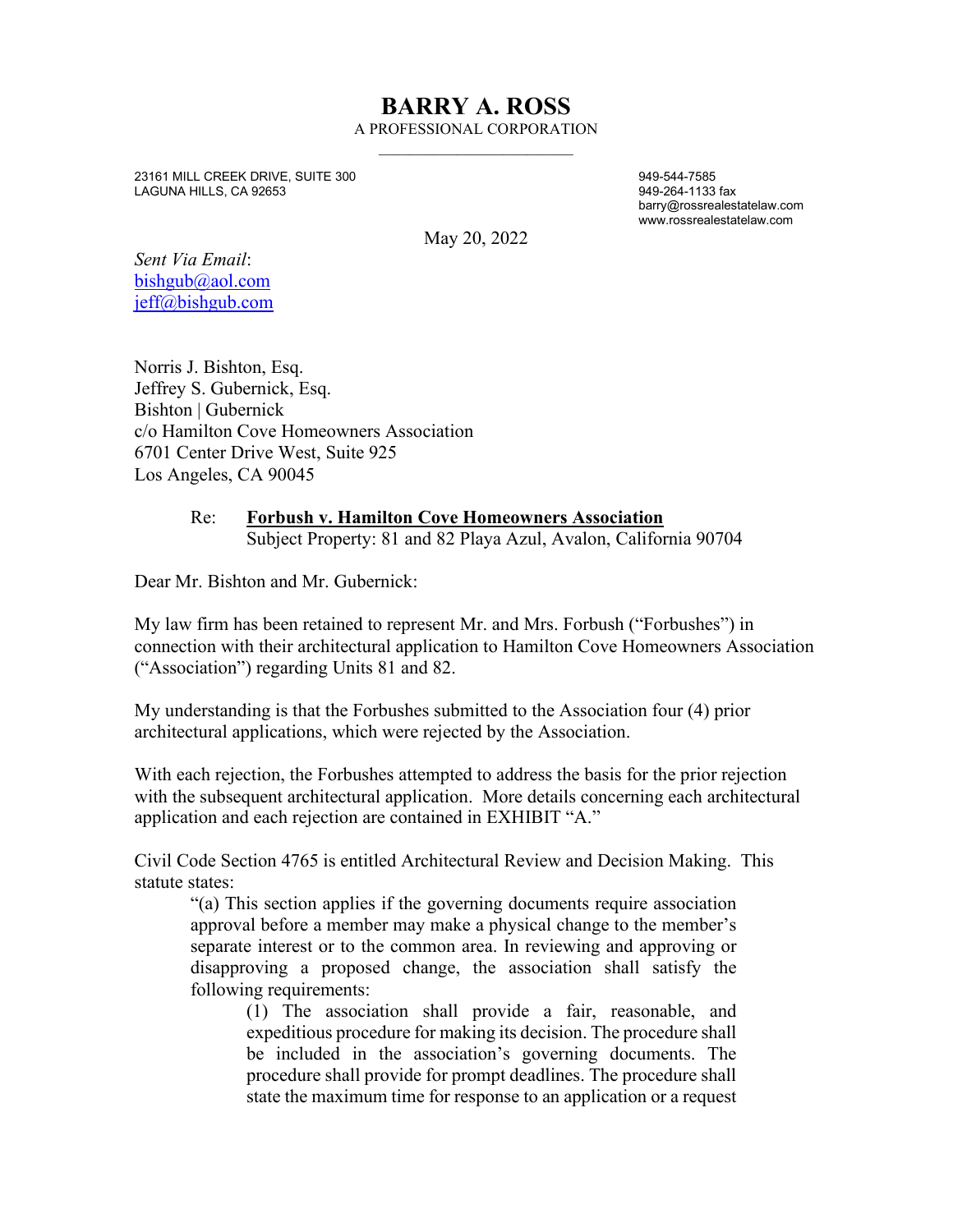for reconsideration by the board.

(2) A decision on a proposed change shall be made in good faith and may not be unreasonable, arbitrary, or capricious.

(3) Notwithstanding a contrary provision of the governing documents, a decision on a proposed change may not violate any governing provision of law, including, but not limited to, the Fair Employment and Housing Act (Part 2.8 (commencing with Section 12900) of Division 3 of Title 2 of the Government Code), or a building code or other applicable law governing land use or public safety.

(4) A decision on a proposed change shall be in writing. If a proposed change is disapproved, the written decision shall include both an explanation of why the proposed change is disapproved and a description of the procedure for reconsideration of the decision by the board.

(5) If a proposed change is disapproved, the applicant is entitled to reconsideration by the board, at an open meeting of the board. This paragraph does not require reconsideration of a decision that is made by the board or a body that has the same membership as the board, at a meeting that satisfies the requirements of Article 2 (commencing with Section 4900) of Chapter 6. Reconsideration by the board does not constitute dispute resolution within the meaning of Section 5905.

(b) Nothing in this section authorizes a physical change to the common area in a manner that is inconsistent with an association's governing documents, unless the change is required by law.

(c) An association shall annually provide its members with notice of any requirements for association approval of physical changes to property. The notice shall describe the types of changes that require association approval and shall include a copy of the procedure used to review and approve or disapprove a proposed change."

The Association has violated several sections of Civil Code Section 4765, including subsections(a)(1) ("a fair, reasonable, and expeditious procedure for making its decision."), (a)(2) (a decision made "in good faith and may not be unreasonable, arbitrary or capricious"), (a)(3) (violation of the "Fair Employment and Housing Act"), and (a)(4) (a decision must provide "both an explanation of why the proposed change is disapproved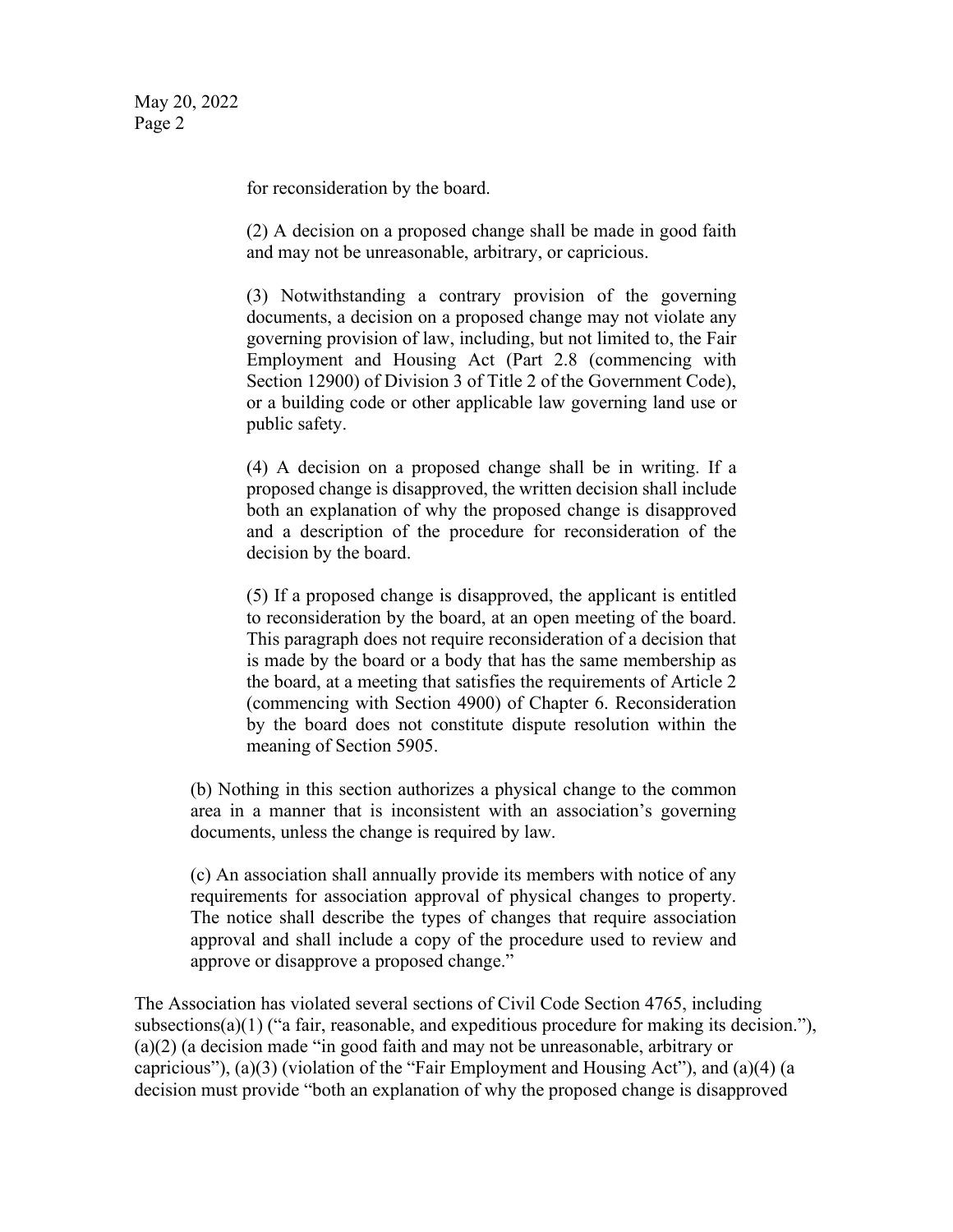May 20, 2022 Page 3

and a description of the procedure for reconsideration of the decision by the board.")

California case law is helpful.

The Association must have reasonable standards for architectural review. Palos Verdes Homes Association v. Rodman (1986) 182 Cal.App.3d 324.

The Association must adopt and follow reasonable architectural procedures with "due process." Ironwood Owners Association XI v. Solomon (1986) 178 Cal.App.3d 766.

The Association must not exceed the scope of its authority based on its governing documents. Ticor Title Insurance Co. v. Rancho Santa Fe Association (1986) 177 Cal.App.3d 726.

The Association owes a fiduciary duty to its members to act in good faith and avoid arbitrary action with regard to architectural decisions. Cohen v. Kite Hill Community Association (1983) 142 Cal.App.3d 642.

For the reason described in EXHIBIT "A," I request the Board members identified as having a conflict of interest recuse themselves from participating in this hearing. My understanding is that none of the identified Board members will recuse themselves. The Forbushes participation in this hearing is not a waiver of their right to contend that the decision of the Board is invalid due to a conflict of interest.

EXHIBIT "A" is incorporated herein.

In addition to Association's violation of several sections of Civil Code Section 4765, Association failed to meaningfully investigate Forbush's assertion of and concerns regarding trespassing common area pipes into their separate interest Unit space. Also, Association either intentionally or negligently, and improperly, granted private exclusive use of common area detached laundry closets in such a way as to cause some homeowners to believe they own those spaces. Finally, all construction and aesthetic variances contained in Class III projects that have now been incorporated into the Association, are now part of Hamilton Cove's construction and aesthetic standards, available to all members.

California case law:

Enforcement of the Condominium Plan and Interpretation of the CC&Rs Association has a duty to enforce its governing documents. Nahrstedt v. Lakeside Village Condominium Assn. (1994) 8 Cal.4th 361, 373-374, 380-383.

Enforcement of CC&Rs must be "in good faith, not arbitrary or capricious, and by procedures which are fair and uniformly applied." Liebler v. Point Loma Tennis Club